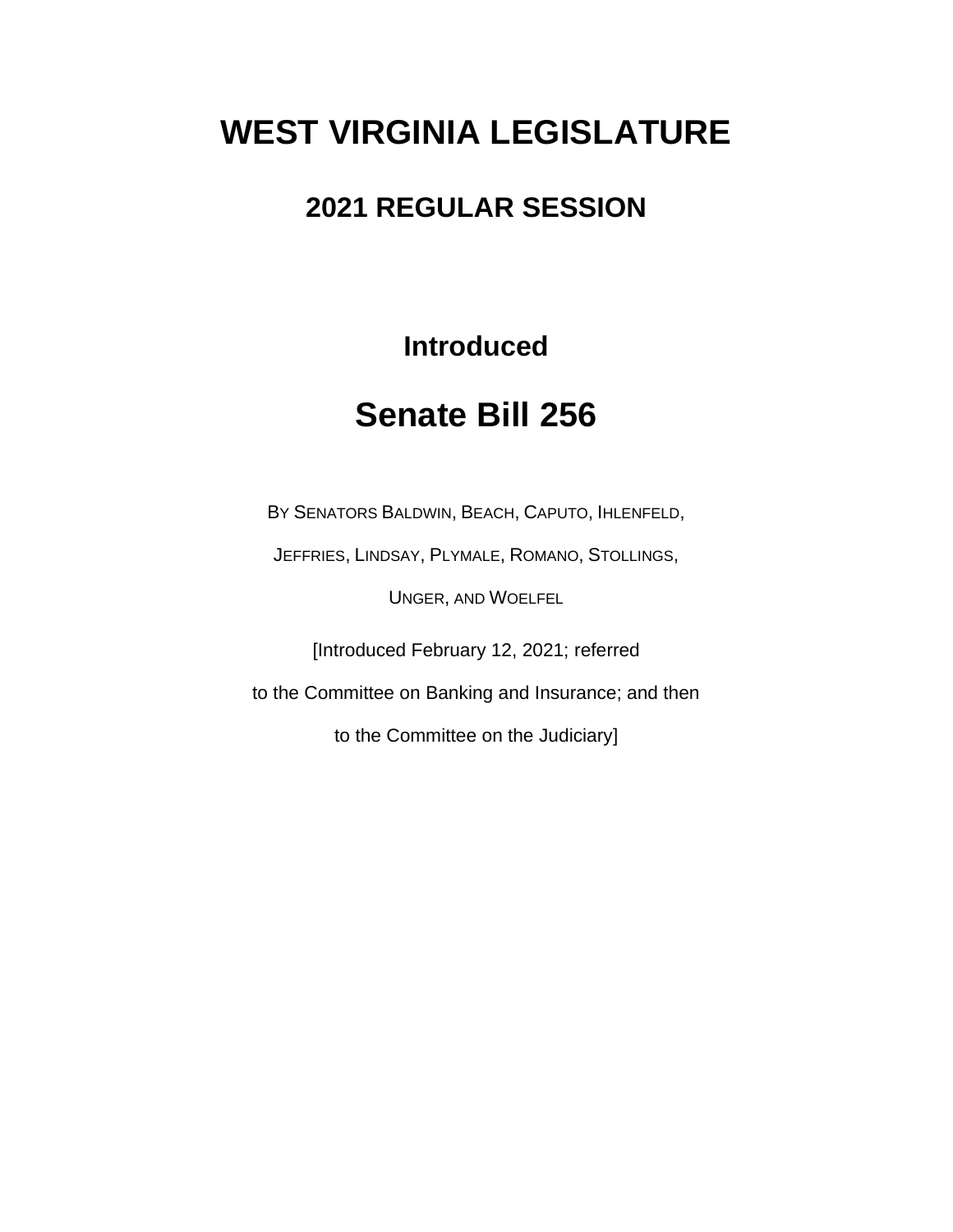| $\mathbf{1}$   | A BILL to amend the Code of West Virginia, 1931, as amended, by adding thereto a new section, |
|----------------|-----------------------------------------------------------------------------------------------|
| $\overline{2}$ | designated §33-15-1c; and to amend said code by adding thereto a new section,                 |
| 3              | designated §33-16-1c, all relating to accident and sickness insurance coverage and group      |
| $\overline{4}$ | accident and sickness insurance coverage; requiring access to coverage of individuals         |
| 5              | with preexisting conditions; specifying acceptable variability in insurance rates; providing  |
| 6              | for new or changed coverage at certain enrollment times; and conditioning the applicability   |
| 7              | of the provisions on federal law.                                                             |

*Be it enacted by the Legislature of West Virginia:*

### **ARTICLE 15. ACCIDENT AND SICKNESS INSURANCE.**

### **§33-15-1c. Coverage of individuals with preexisting conditions; rating.**

| 1  | (a) Access to Coverage. - An insurer that offers accident and sickness insurance                    |
|----|-----------------------------------------------------------------------------------------------------|
| 2  | coverage shall accept every individual in this state who applies for coverage, and every group      |
| 3  | health benefit plan shall accept every employer in this state that applies for coverage, regardless |
| 4  | of whether any individual, or employee, has a preexisting condition. An insurer of accident and     |
| 5  | sickness insurance coverage may restrict enrollment in coverage described in this section to open   |
| 6  | or special enrollment periods pursuant to subsection (c) of this section.                           |
| 7  | (b) Premium Rate Variation. - (1) Accident and sickness coverage offered to the                     |
| 8  | individual may vary the premium rates for a specific policy or plan based only on the following     |
| 9  | considerations:                                                                                     |
| 10 | (A) Whether the policy or plan covers an individual or a family.                                    |
| 11 | (B) Rating area in the state, as established by the commissioner.                                   |
| 12 | (C) Age, except that the rate may not vary by more than three to one for adults over the            |
| 13 | age groups and the age bands shall be consistent with recommendations of the National               |
| 14 | <b>Association of Insurance Commissioners.</b>                                                      |
| 15 | Tobacco use, except that the rate may not vary by more than 1.5 to one.                             |
|    |                                                                                                     |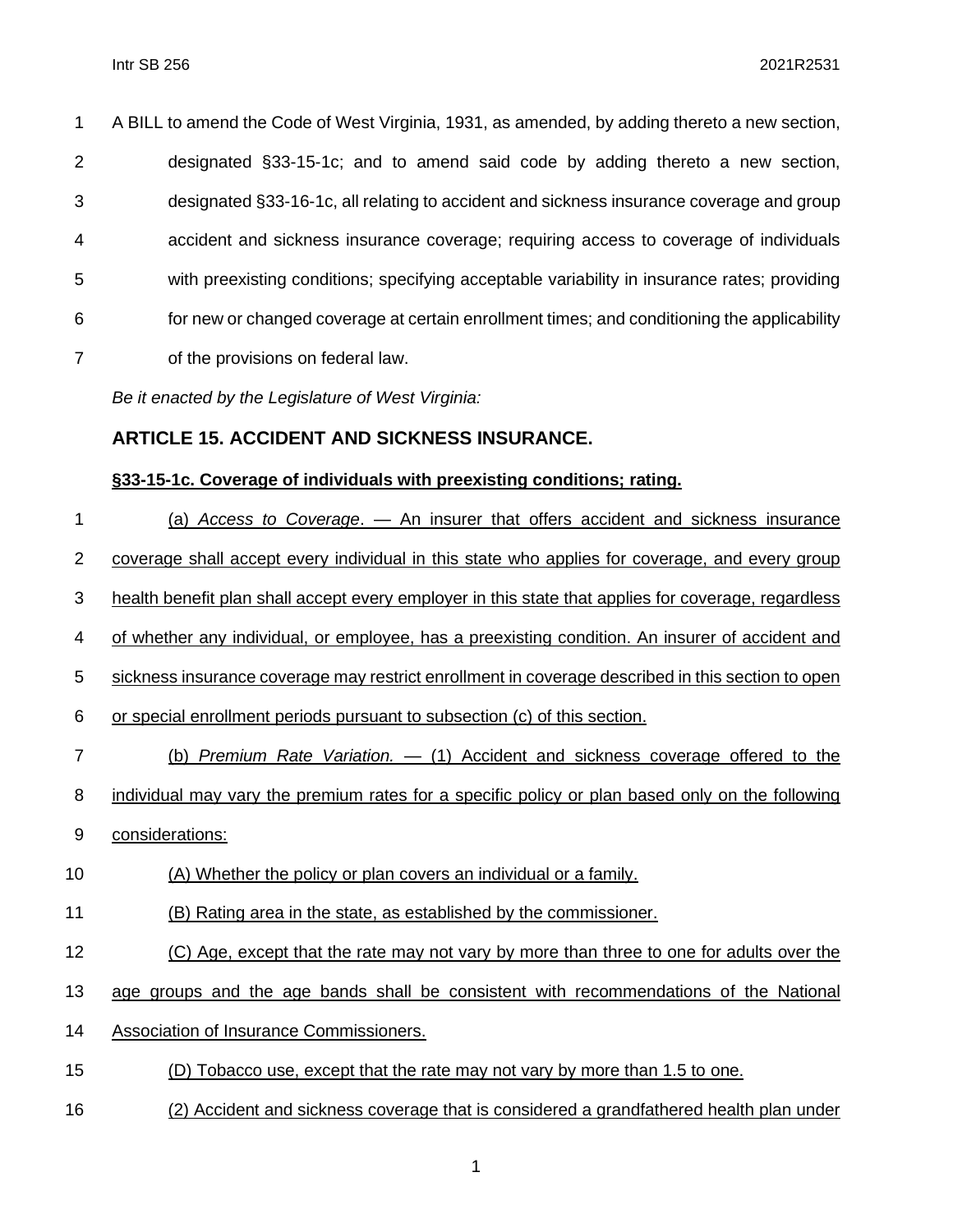| 17             | 42 U.S.C. §18011 or has transitional status granted by the federal Department of Health and           |
|----------------|-------------------------------------------------------------------------------------------------------|
| 18             | Human Services and the commissioner is not required to comply with subdivision (1).                   |
| 19             | $(c)$ Enrollment Periods. $-$ (1) The commissioner shall ensure that all individual accident          |
| 20             | and sickness coverage has open enrollment during a statewide open enrollment period to allow          |
| 21             | individuals, including individuals who do not have coverage, to enroll in coverage.                   |
| 22             | (2) All accident and sickness coverage shall provide special enrollment periods for                   |
| 23             | qualifying events under 26 U.S.C. §9801(f) and 29 U.S.C. §1163.                                       |
| 24             | (d) Preexisting Condition Exclusion. — No claim or loss incurred or disability under                  |
| 25             | accident and sickness coverage offered in the individual market may be reduced or denied on the       |
| 26             | ground that a disease or physical condition existed prior to the effective date of coverage.          |
| 27             | Individual accident and sickness coverage may not define a preexisting condition more                 |
| 28             | restrictively than a condition, whether physical or mental, regardless of the cause of the condition, |
| 29             | for which medical advice, diagnosis, care, or treatment was recommended or received.                  |
| 30             | (e) Applicability. — This section applies only if provisions of the federal Patient Protection        |
| 31             | and Affordable Care Act, P.L. 111-148, as amended, under 42 U.S.C. §300gg-1 to §300gg-4 are           |
| 32             | no longer enforceable or no longer preempt state law relating to individual accident and sickness     |
| 33             | coverage. If this section applies, this section supersedes any conflicting provision of this chapter  |
| 34             | or any other conflicting provision of this code.                                                      |
|                | <b>ARTICLE 16. GROUP ACCIDENT AND SICKNESS INSURANCE.</b>                                             |
|                | §33-16-1c. Coverage of individuals with preexisting conditions.                                       |
| 1              | (a) Access to Coverage. Every insurer who offers group accident and sickness coverage                 |
| $\overline{2}$ | shall accept every employer in this state that applies for coverage, regardless of whether any        |
| 3              | individual or employee has a preexisting condition.                                                   |
| 4              | (b) Preexisting Condition Exclusion. Group accident and sickness coverage may not                     |

- 5 impose a preexisting condition exclusion for any time on a participant or beneficiary under the
- 6 coverage.

2